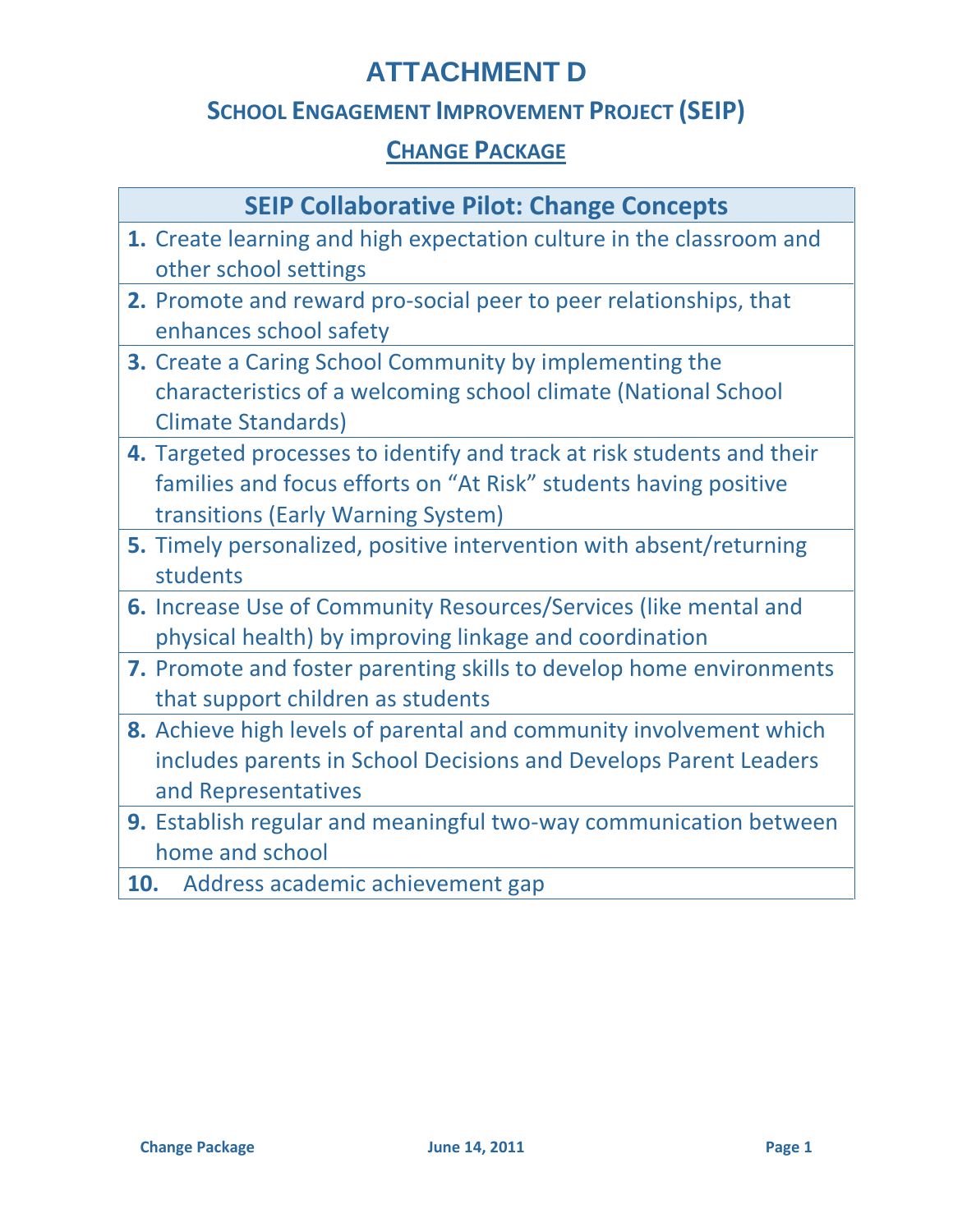### **SCHOOL ENGAGEMENT IMPROVEMENT PROJECT (SEIP)**

### **CHANGE PACKAGE**

#### **Testable Ideas**

| 1. Create learning and high expectation culture in the                 | <b>Tiers</b> |
|------------------------------------------------------------------------|--------------|
| classroom and other school settings                                    |              |
| Set up mechanisms where administration and teachers listen to what     |              |
| students (not just the student leaders) have to say, for example - for | 1            |
| safety, truancy, how to engage families                                |              |
| Identify and create inventory of students' strengths/skills/knowledge  |              |
| bases so teachers/schools can use this in the classroom to target      | 2, 3         |
| interventions and learning methods to students' strengths              |              |
| School staff welcome students back after absences, refrain from        |              |
| making negative/unwelcoming comments e.g. "why are you here?"          | 1, 2, 3      |
| 'why did you come back"                                                |              |
| School-wide competition (classroom to classroom within grade level)    |              |
| for attendance/no tardies: provide prizes/incentives (e.g., social     | $\mathbf{1}$ |
| rewards) to create peer pressure                                       |              |
| Assist students to develop a life/career plan (e.g. Zero Drop-Out      | 2, 3         |
| Program which had kids think about what they want in the future)       |              |
| Post in public places attendance rates as well as attendance policies  | $\mathbf{1}$ |
| Regular recognition of positive behavior (pro-social), including       | 1, 2, 3      |
| attendance                                                             |              |
| Create social norms or expectations that encourage students to be at   | $\mathbf{1}$ |
| school (e.g. "stay in school be cool")                                 |              |
| Have a welcome to middle school parent orientation in the spring       |              |
| before student starts middle school that establishes expectations for  | $\mathbf{1}$ |
| student behavior and performance                                       |              |
| Provide teaching (with lesson plans) on appropriate social behavior in | $\mathbf{1}$ |
| various school settings (e.g. cafeteria, library, etc.)                |              |
| Apply group/team-based classroom management to reward                  |              |
| appropriate classroom behavior                                         | 1, 2         |
| Provide alternative programs/methods of learning for students who      |              |
| don't thrive in traditional school settings                            | 2, 3         |
| Provide tutoring, including peer-assisted, during or outside of class  |              |
| with positive agent to de-stigmatize academic support                  | 2, 3         |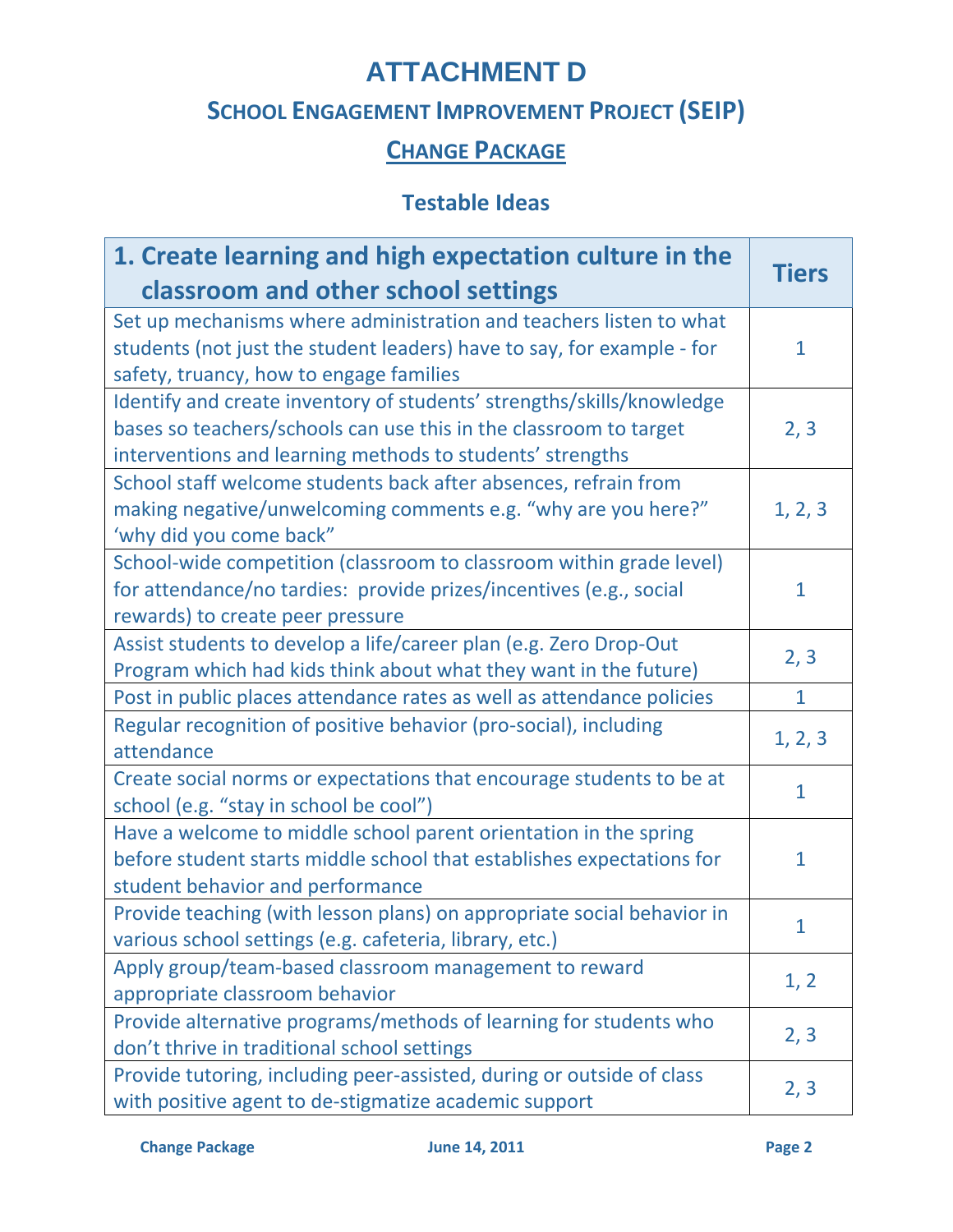### **SCHOOL ENGAGEMENT IMPROVEMENT PROJECT (SEIP)**

| Link with high school/local colleges/grad students to mentor/tutor<br>kids to improve their academic skills (fulfills service learning of college<br>students) | 2, 3 |
|----------------------------------------------------------------------------------------------------------------------------------------------------------------|------|
| All teachers have and promote office hours for individualized tutoring<br>and academic support                                                                 | 2, 3 |
| Incentivize completion of late assignment to assure associated lesson<br>is learned - on a standardized basis throughout the school                            | 2, 3 |

| 2. Promote and reward pro-social peer to peer<br>relationships, that enhances school safety | <b>Tiers</b> |
|---------------------------------------------------------------------------------------------|--------------|
| Have students from higher-grade levels mentor underclass students.                          | 2, 3         |
| Provide free breakfast at school to promote Attendance Support.                             | 1            |
| Train students and teachers in peace-making techniques                                      | 1            |
| Conduct articulation activities with elementary and high school                             |              |
| feeders: such as, when 5th graders tour, assign a 7th grader to follow-                     |              |
| up with them over Summer & Fall                                                             |              |
| Organize focus groups for student input addressing topics like; i.e.                        |              |
| school safety, academic achievement.                                                        |              |
| Promote/organize student study groups where youth work together to                          |              |
| understand material and learning activities                                                 | 2, 3         |
| Establish a peer mentorship program that focuses on social and                              |              |
| academic achievement.                                                                       | 1, 2, 3      |
| Create a Student Buddy system (teams of 4-5 students) to assist and                         |              |
| follow-up on one another and receive rewards for doing so.                                  | 1, 2, 3      |
| Use an on-site behavior support class to create opportunities for                           |              |
| students to demonstrate, practice and internalize appropriate school                        | 1, 2, 3      |
| conduct                                                                                     |              |
|                                                                                             |              |

| 3. Create a caring school community by implementing<br>the characteristics of a welcoming school climate | <b>Tiers</b> |
|----------------------------------------------------------------------------------------------------------|--------------|
| All school personnel perform welcoming and encouragement outreach<br>to students and parents.            | 1, 2, 3      |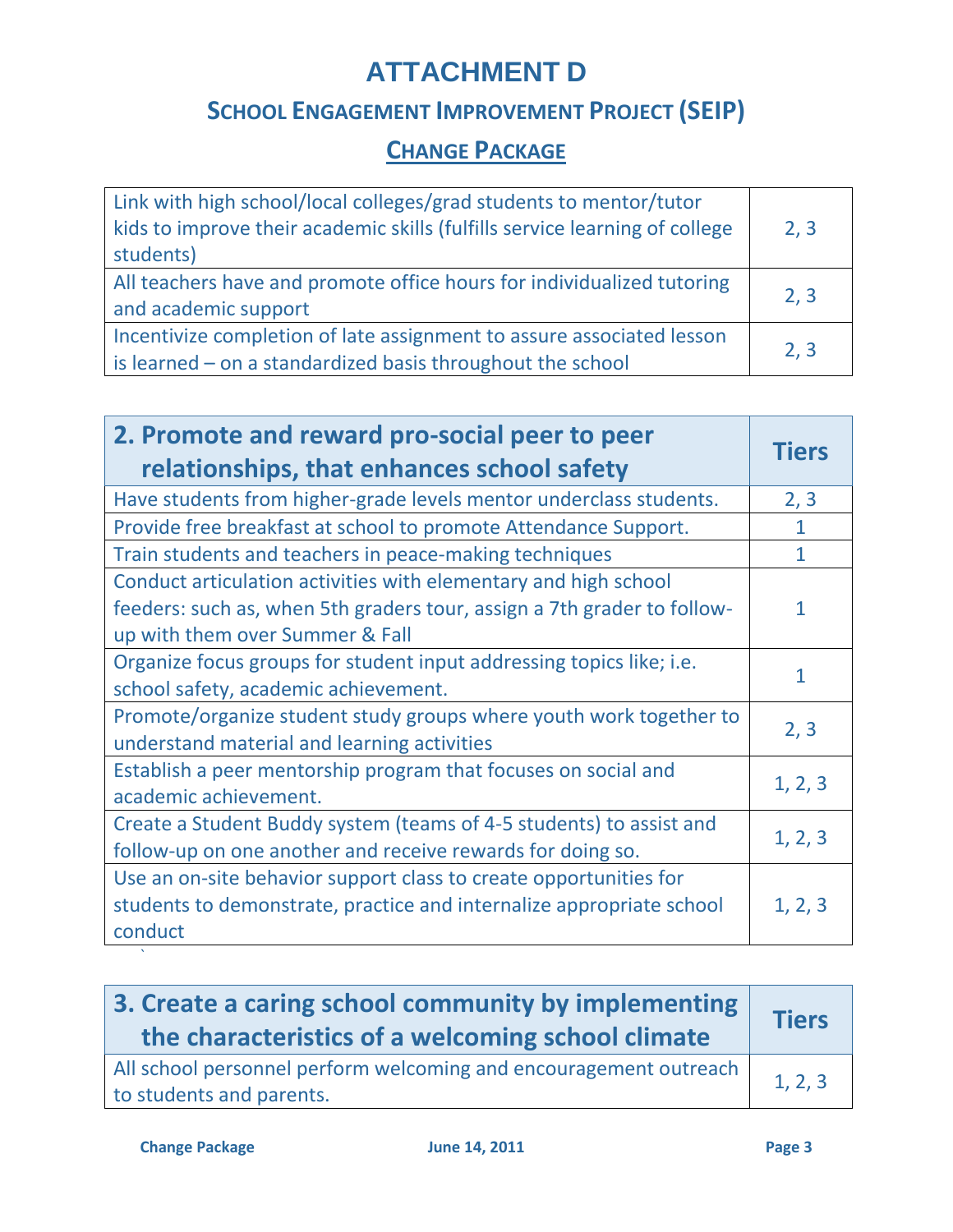### **SCHOOL ENGAGEMENT IMPROVEMENT PROJECT (SEIP)**

| School sponsored events to promote Community-based Organization<br><b>Services</b>                                                                               | 1, 2, 3 |
|------------------------------------------------------------------------------------------------------------------------------------------------------------------|---------|
| Create a Homeroom period, (approx. 20-30 min) for every day with a<br>particular activity or theme that leads to sharing of feelings (maybe<br>split by gender?) |         |
| Create a student buddy support system for tracking attendance and<br>academic achievement                                                                        | 1, 2, 3 |
| Use an on-site behavior support class to create opportunities for<br>students to demonstrate, practice and internalize appropriate school<br>conduct             | 2, 3    |

| 4. Targeted processes to identify and track at risk                                                |              |
|----------------------------------------------------------------------------------------------------|--------------|
| students and their families and focus efforts on "at<br>risk" students having positive transitions | <b>Tiers</b> |
|                                                                                                    |              |
| John Hopkins Early Warning System - Attendance, Behavior, Course                                   |              |
| Failure: promoting attendance through an academic intervention                                     | 1, 2, 3      |
| (Identify and Track)                                                                               |              |
| Principal or other caring staff member knows names of parents of                                   | 2,3          |
| chronically truant or absent students                                                              |              |
| When any adult meets with parent and/or student, review attendance                                 |              |
| - praise or explain laws and alternatives                                                          | 2,3          |
| Truancy coordinator to send an email/communication to all teachers                                 |              |
| that "Johnny" is returning and have them provide positive                                          | 2,3          |
| acknowledgement and welcome back                                                                   |              |
| Create an accurate and transparent data tracking system for target                                 |              |
| populations                                                                                        | 2,3          |
| Get phone numbers from parents and auto text for absences                                          | 2,3          |
| Phone calls or conference with parents (actual personal contact) at                                |              |
| early point (3 or more absences)                                                                   | 2,3          |
| Reference and describe alternative programs (e.g. independent study,                               |              |
| Saturday school) in student handbook                                                               | 2,3          |
| Truant meets every morning with caring adult Same as breakfast club                                |              |
| idea                                                                                               | 2,3          |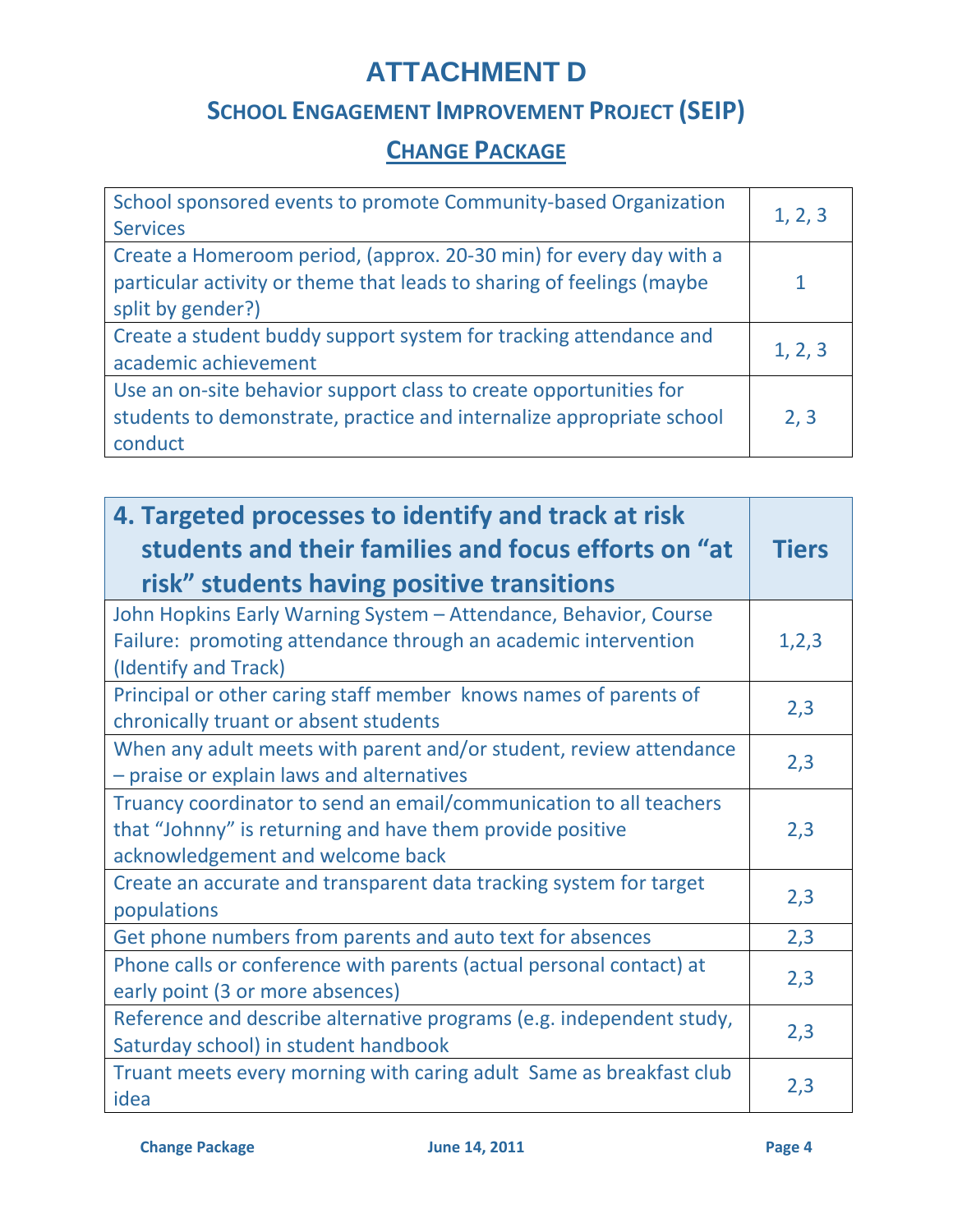### **SCHOOL ENGAGEMENT IMPROVEMENT PROJECT (SEIP)**

| Provide safe ways to/from school; Create walking carpools/school     |     |
|----------------------------------------------------------------------|-----|
| buses in neighborhoods (link parents on a block who are available to | 2,3 |
| walk to/from school with other kids on the block)                    |     |

| 5. Timely personalized, positive intervention with<br>absent/returning students                                                                                                                             | <b>Tiers</b> |
|-------------------------------------------------------------------------------------------------------------------------------------------------------------------------------------------------------------|--------------|
| One person at school site accountable for truancy - contact for<br>achers, parents; attends SARB/medication, knows resource                                                                                 |              |
| Adult contacts and cares when a student does not show up for school:<br>let student know he/she was missed at school, inquire how he/she is<br>and ask when he/she will return to school                    | 1, 2, 3      |
| Re-entry/remediation strategies for students with excessive absence<br>prior to transition into mainstream school setting with re-entry<br>student completing a career and education plan for their future. | 2, 3         |

| 6. Increase use of community resources/services (like<br>mental and physical health) by improving linkage<br>and coordination              | <b>Tiers</b> |
|--------------------------------------------------------------------------------------------------------------------------------------------|--------------|
| Provide CBOs to connect resources immediately (enroll) to families                                                                         | 2, 3         |
| Resource mapping including everything in community. Get kids<br>involved!                                                                  | 1            |
| Provide private and "protected" access to counseling on health and<br>mental health issues                                                 | 1, 2, 3      |
| Direct connection/referral to mental health provider for mental health<br><b>issues</b>                                                    | 1, 2, 3      |
| Educate students and staff about mental health issues e.g. anxiety,<br>depression, grief and where to go for help for yourself or a friend | 1, 2, 3      |

| 7. Promote and foster parenting skills to develop | <b>Tiers</b> |
|---------------------------------------------------|--------------|
| home environments that support children as        |              |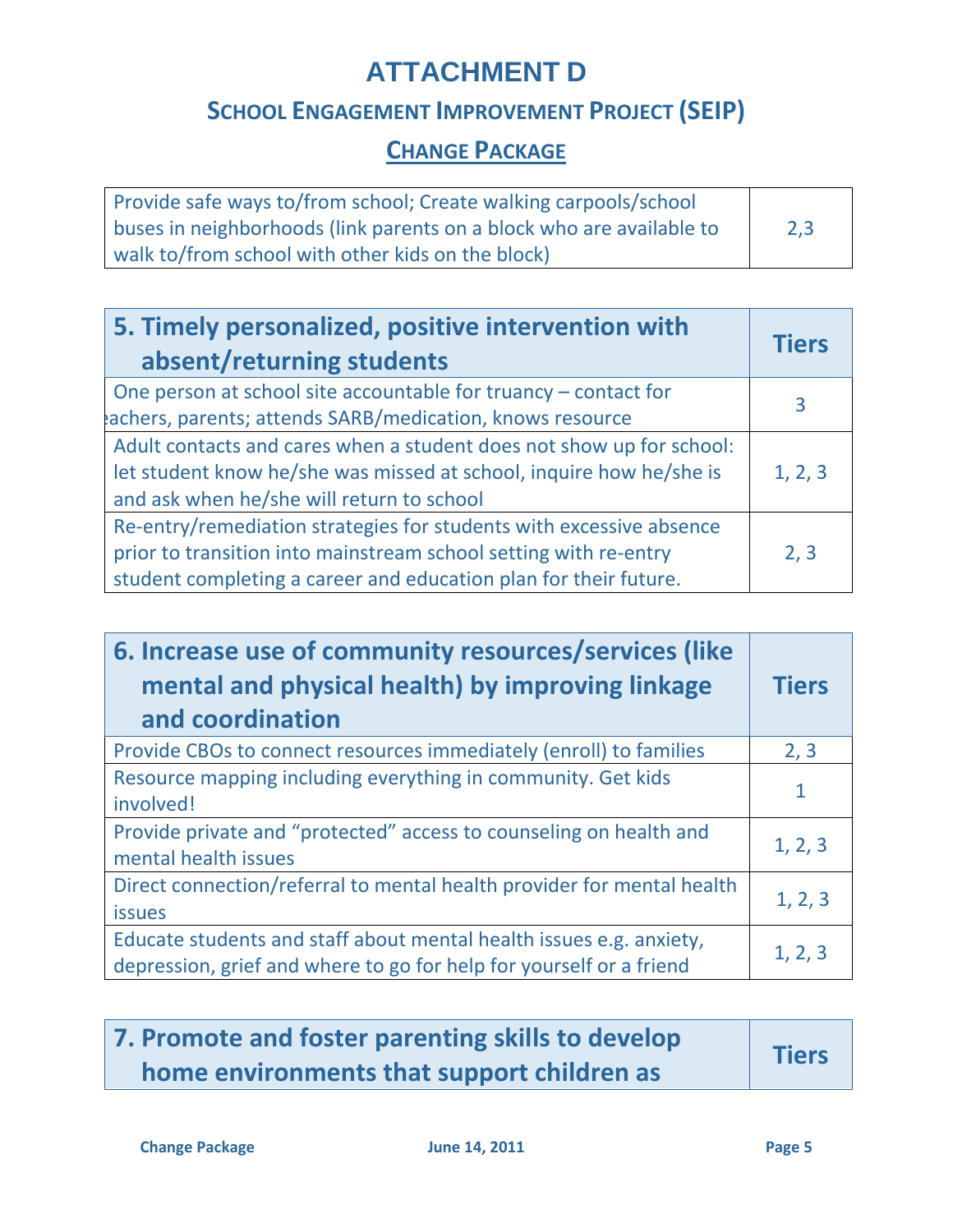### **SCHOOL ENGAGEMENT IMPROVEMENT PROJECT (SEIP)**

| <b>students</b>                                                        |         |
|------------------------------------------------------------------------|---------|
| Share information with parents at parent/teacher conference, Back-     |         |
| to-School Night, orientation, Sports Night: student's attendance       |         |
| record; truancy law, consequences, resources, rights and               | 1, 2, 3 |
| responsibilities; Use DVD and video presentation to give parents       |         |
| information                                                            |         |
| Parents who work with other parents; challenge parent to set long      |         |
| [term] plan for themselves and their kids (e.g. Parent Corp - Gear Up) | 1, 2, 3 |
| Daily homework sign-in sheet for students to give to parents           | 1, 2, 3 |
| Identify at-risk families: confidential questionnaire for parents      | 2, 3    |
| Create/add family liaison to identify at-risk families                 | 2, 3    |

| 8. Achieve high levels of parental and community<br>involvement which includes parents in school<br>decisions and develops parent leaders and<br>representatives | <b>Tiers</b> |
|------------------------------------------------------------------------------------------------------------------------------------------------------------------|--------------|
| Organize meetings with parents in the community                                                                                                                  |              |
| Organize Potluck with regular "Back to School Night" or "Open House"<br>for whole family                                                                         |              |
| Welcome parent and grandparent into the school during the day<br>(scheduled "office hours)                                                                       |              |
| Offer cultural based parent groups                                                                                                                               | 1            |
| Create alternative to PTA for marginalized parents/communities                                                                                                   |              |

| 9. Establish regular and meaningful two-way<br>communication between home and school                                                            | <b>Tiers</b> |
|-------------------------------------------------------------------------------------------------------------------------------------------------|--------------|
| Share reports of absences in meetings with parents to find out causes,<br>make referrals to services and set improvement targets (all students) | 1, 2, 3      |
| Create a database for parents to get access to child's up-to-date<br>attendance                                                                 |              |
| Use a communication protocol to provide regular attendance status to                                                                            | 1, 2, 3      |